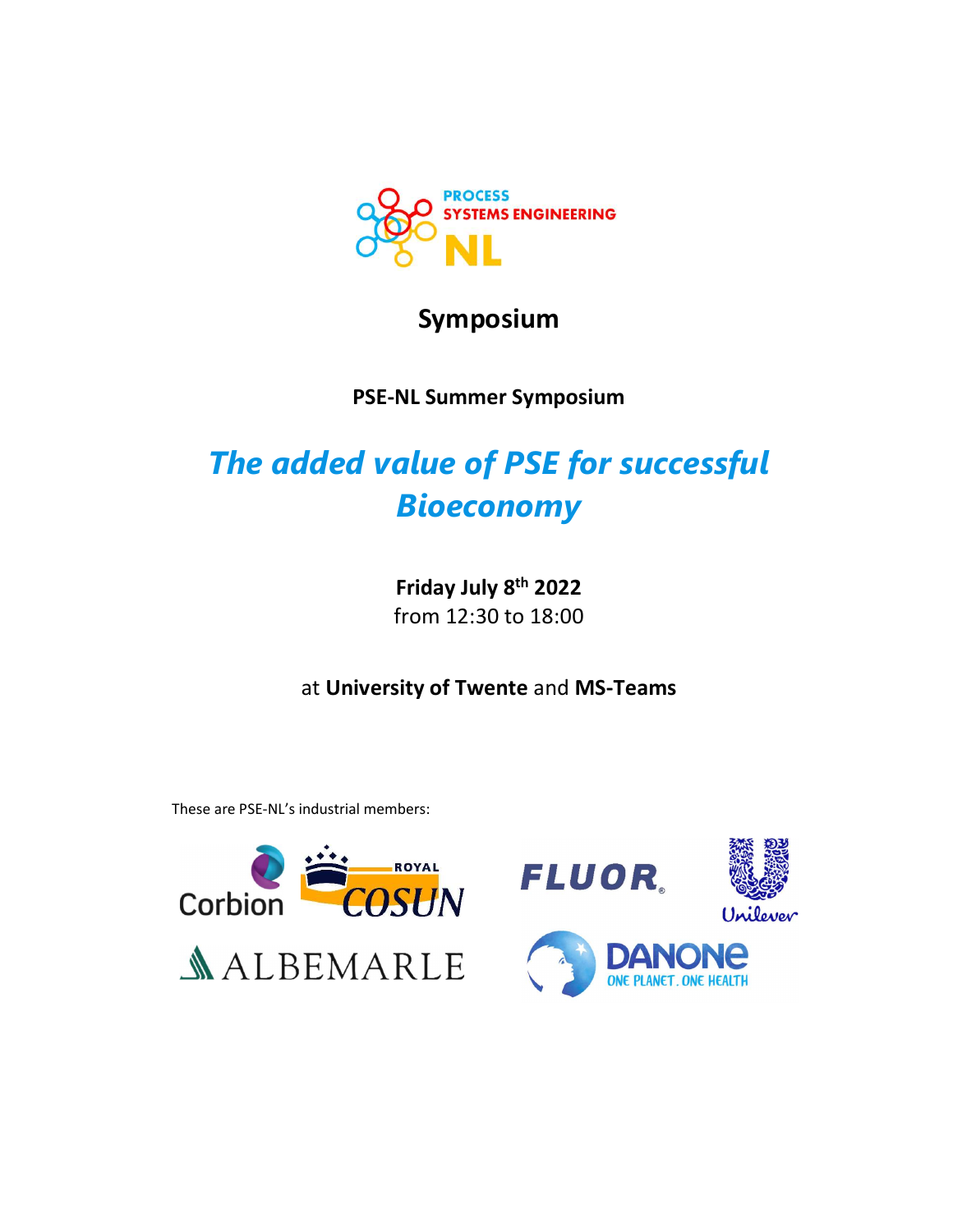Process Systems Engineering NL is a knowledge network that aims to offer a platform for sharing the best practices and scientific advancements in the PSE area. The systems approach has a strong track record of usage in industry to improve the decision making, to optimize plant configurations, chemical process conditions, molecular synthesis routes, and to control biological synthesis. The role of PSE is even more relevant now in the context of transition to bio-based raw materials and renewable energy. PSE-NL can help bolstering the interests and careers of members, as well as initiating and carrying out industrial projects, making contributions to technology development and application projects with industry, while fostering academic research.

Venue: University of Twente, Building Waier 3

### Program:

| $12:30 - 13:15$ | Lunch                                                                                                                                                                           |
|-----------------|---------------------------------------------------------------------------------------------------------------------------------------------------------------------------------|
| $13:15 - 13:30$ | Word of welcome (PSE-NL Chair)                                                                                                                                                  |
| $13:30 - 13:50$ | Exploring the potential of biobased concepts using PSE by Asst. Prof.<br>Dr. Ir. Ellen Slegers, Wageningen University                                                           |
|                 | If needed, 5 min time slot for questions, remarks, and short discussions                                                                                                        |
| $13:55 - 14:10$ | Pitch for each PhD thesis nominated for the Johan Grievink PSE<br><b>Award</b> by the nominees (5 min each)                                                                     |
| $14:10 - 14:30$ | Design of a treatment protocol to improve the health of B12 deficient<br>patients by Ir. Gabriela Daisy Hadiwinoto, PDEng, TUDelft - Johan<br>Grievink PSF Award winner in 2021 |
|                 | If needed, 5 min time slot for questions, remarks, and short discussions                                                                                                        |
| $14:35 - 14:50$ | Coffee break                                                                                                                                                                    |
| $14:50 - 15:10$ | Fast Pyrolysis: from the lab to a commercial process and beyond by<br>Dr. Ir. Tijs Lammens, BTG Bioliquids                                                                      |
|                 | If needed, 5 min time slot for questions, remarks, and short discussions                                                                                                        |
| $15:15 - 15:35$ | Studying the impact of substrate heterogeneity in bioreactors with<br>fluid simulations by Asst. Prof. Dr. Ir. Cees Haringa, TUDelft                                            |
|                 | If needed, 5 min time slot for questions, remarks, and short discussions                                                                                                        |
| $15:40 - 15:50$ | Announcement of the Johan Grievink PSE Award winner for an<br>outstanding PhD thesis in PSE by the Chairmen of the Jury Committee                                               |
| $16:00 - 16:45$ | High Pressure Lab tour at University of Twente                                                                                                                                  |
| $17:00 -$       | <b>Closure and social event (Lustrum PSE-NL)</b>                                                                                                                                |

Please register your attendance by email at pse-nl@outlook.com before Friday 30<sup>th</sup> June 14:00. Participation fee is 25 EUR for non-PSE-NL members - if attending the event at University of Twente, or 15 EUR via MS-Teams. We highly encourage physical presence at University of Twente!